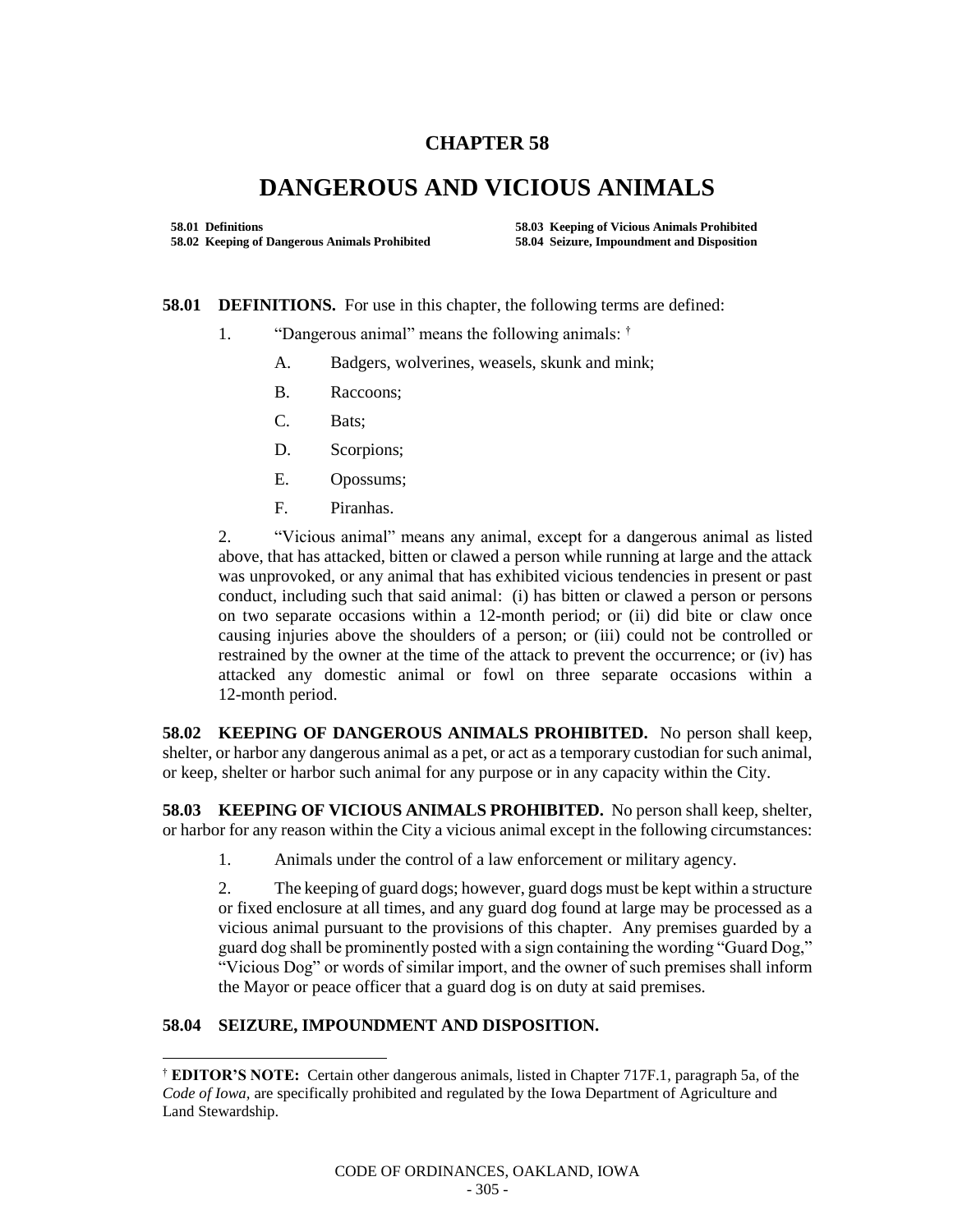1. In the event that a dangerous animal or vicious animal is found at large and unattended upon public property, park property, public right-of-way or the property of someone other than its owner, thereby creating a hazard to persons or property, such animal may, in the discretion of the Mayor or peace officer, be destroyed if it cannot be confined or captured. The City shall be under no duty to attempt the confinement or capture of a dangerous animal or vicious animal found at large, nor shall it have a duty to notify the owner of such animal prior to its destruction.

2. Upon the complaint of any individual that a person is keeping, sheltering or harboring a dangerous animal or vicious animal on premises in the City, the Mayor or peace officer shall cause the matter to be investigated and if after investigation, the facts indicate that the person named in the complaint is keeping, sheltering or harboring a dangerous or vicious animal in the City, the Mayor or peace officer shall order the person named in the complaint to safely remove such animal from the City or destroy the animal within three (3) days of the receipt of such an order. Such order shall be contained in a notice to remove the dangerous or vicious animal, which notice shall be given in writing to the person keeping, sheltering, or harboring the dangerous animal or vicious animal, and shall be served personally or by certified mail. Such order and notice to remove the dangerous animal or vicious animal shall not be required where such animal has previously caused serious physical harm or death to any person, in which case the Mayor or peace officer shall cause the animal to be immediately seized and impounded or killed if seizure and impoundment are not possible without risk of serious physical harm or death to any person.

3. The order to remove a dangerous animal or vicious animal issued by the Mayor or peace officer may be appealed to the Council. In order to appeal such order, written notice of appeal must be filed with the Clerk within three (3) days after receipt of the order contained in the notice to remove the dangerous or vicious animal. Failure to file such written notice of appeal shall constitute a waiver of the right to appeal the order of the Mayor or peace officer.

4. The notice of appeal shall state the grounds for such appeal and shall be delivered personally or by certified mail to the Clerk. The hearing of such appeal shall be scheduled within seven (7) days of the receipt of the notice of appeal. The hearing may be continued for good cause. After such hearing, the Council may affirm or reverse the order of the Mayor or peace officer. Such determination shall be contained in a written decision and shall be filed with the Clerk within three (3) days after the hearing or any continued session thereof.

5. If the Council affirms the action of the Mayor or peace officer, the Council shall order in its written decision that the person owning, sheltering, harboring or keeping such dangerous or vicious animal remove such animal from the City or destroy it. The decision and order shall immediately be served upon the person against whom rendered in the same manner as the notice of removal. If the original order of the Mayor or peace officer is not appealed and is not complied with within three (3) days or the order of the Council after appeal is not complied with within three (3) days of its issuance, the Mayor or peace officer is authorized to seize, impound or destroy such dangerous or vicious animal. Failure to comply with an order of the Mayor or peace officer issued pursuant to this chapter and not appealed (or of the Council after appeal) constitutes a simple misdemeanor.